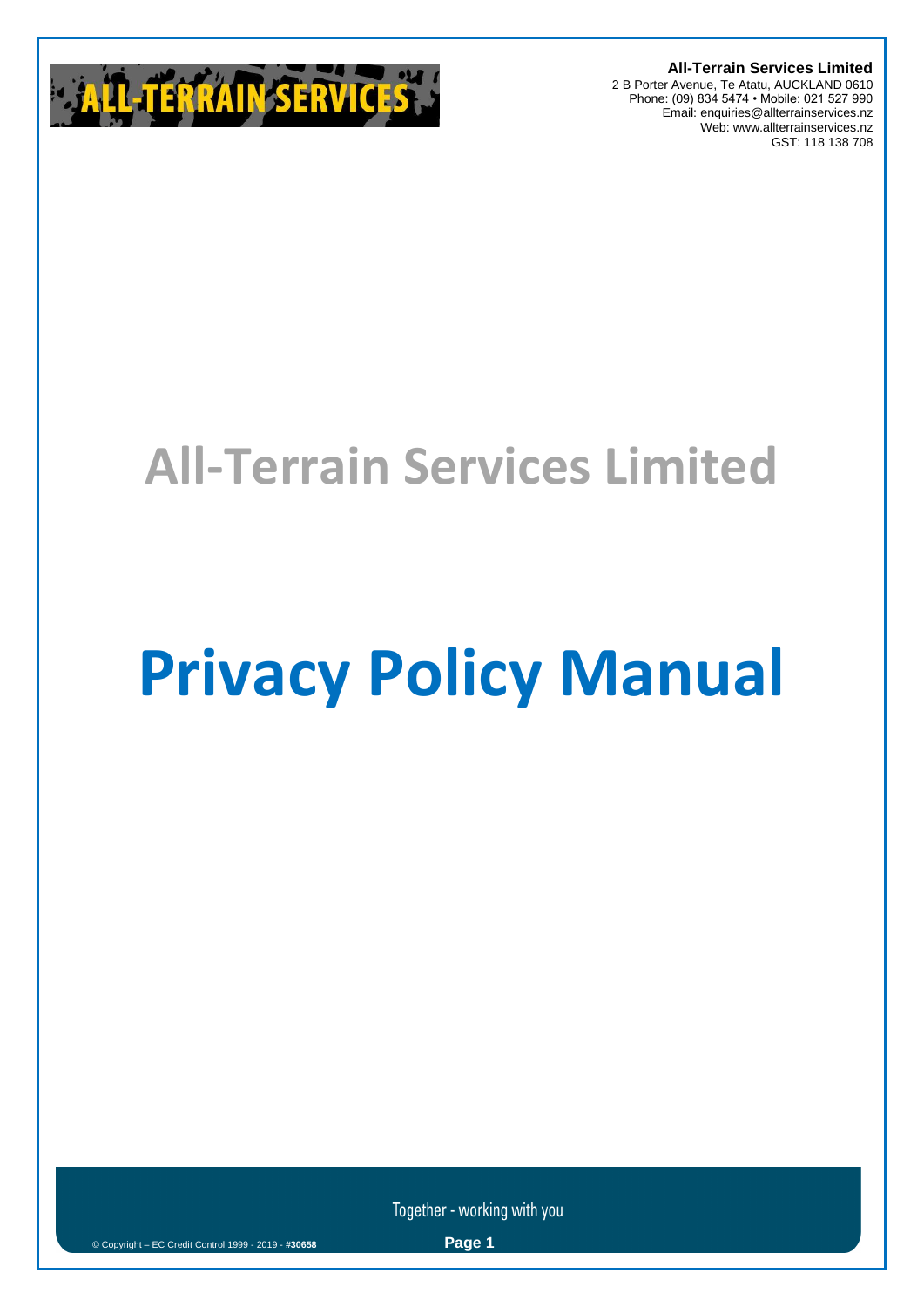## **Table Of Contents**

| 1.  | <b>Introduction</b><br><u> 1989 - Jan Barnett, fransk politiker (d. 1989)</u>           | Page 3  |
|-----|-----------------------------------------------------------------------------------------|---------|
| 2.  |                                                                                         | Page 4  |
| 3.  | General Data Protection Regulation ("GDPR") ________________________________Page 5      |         |
| 4.  | Types Of Personal Information That Is Collected & Held __________________Page 5         |         |
| 5.  | Procedures and responding to potential breaches of Privacy ____________ Page 7          |         |
| 6.  | Purposes For Which Information Is Collected, Held, Used And Disclosed _Page 9           |         |
| 7.  | How An Individual May Access Personal Information Held, And How                         |         |
|     | They May Seek Correction Of Such Information ___________________________________Page 10 |         |
| 8.  | How An Individual May Complain About A Breach Of The NZPP, And                          |         |
|     |                                                                                         |         |
| 9.  | Will Personal Information Be Disclosed To Overseas Recipients _______ Page 12           |         |
| 10. |                                                                                         |         |
| 11. |                                                                                         | Page 13 |
| 12. |                                                                                         |         |
| 13. |                                                                                         | Page 16 |

**DISCLAIMER:** Subject to any applicable law which cannot be excluded and to all provisions implied by statute which cannot be excluded, EC Credit Control (NZ) Ltd accepts no responsibility for any loss, damage, cost or expense (whether direct or indirect) incurred by you as a result of any error, omission or misrepresentation in any information in this manual.

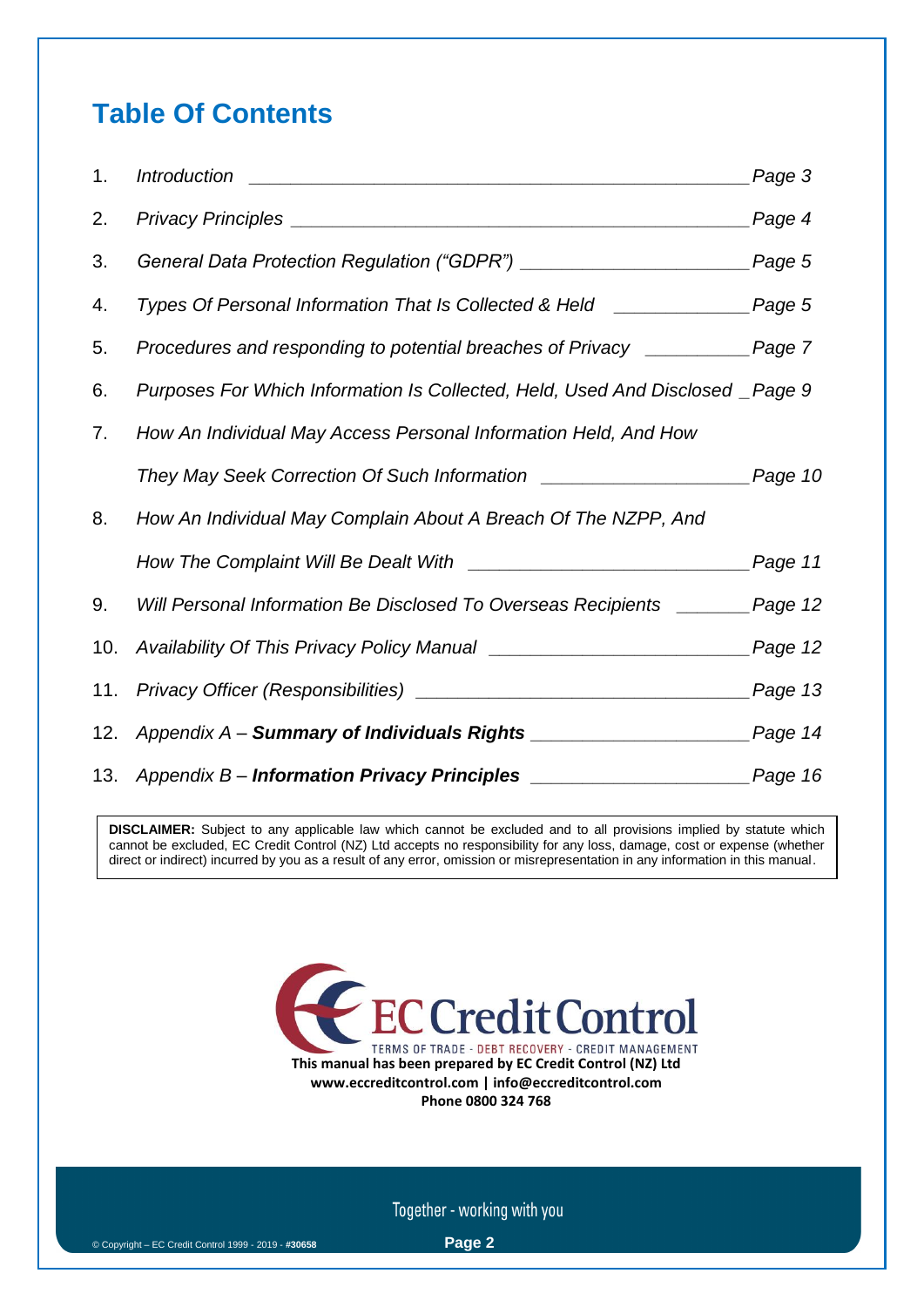#### **1. Introduction**

With the passing of the Privacy Act 1993 the government introduced legislation to protect personal information about individuals. Privacy Act 1993 ("the Act") incorporates the New Zealand's Privacy Principles (NZPP's) covered in Part 2 of the Act. These principles apply to private sector organisations who deal with information relating to individuals. This legislation is designed to protect personal information about individuals and sets in place a framework and guidelines about how to deal with this information.

As at 25 May 2018, the EU General Data Protection Regulation ("GDPR") was introduced providing increased transparency for data protection for all businesses transferring data to the Europe Union "EU". While the GDPR and the NZPP share some similarities, All-Terrain Services Limited is providing robust privacy policies and procedures for its staff and clients. This includes ensuring that it conforms to all required NZPP's including the provision of a clearly expressed and readily available Privacy Policy. This is completed by the provision of this Privacy Policy Manual.

An NZPP privacy policy is a key tool for meeting NZPP 1's requirements.

To assist with this compliance, All-Terrain Services Limited ensures that all of its staff members adhere to these policies and procedures. Any breaches of these policies and procedures must be reported to the relevant staff member's manager or supervisor immediately so that any appropriate measures can be taken to mitigate any issues surrounding an identified breach.

Every staff member of All-Terrain Services Limited who handles personal information is required to have an understanding of the New Zealand Privacy Principles (NZPP's), the Act and the GDPR, where necessary. Where a more detailed knowledge of All-Terrain Services Limited's rights and responsibilities is required, the Privacy Officer will be able to provide assistance.

All staff is encouraged to discuss privacy issues with the nominated Privacy Officer.

#### **Review**

Formal review of this privacy policy shall be undertaken on a 6 monthly basis with the details of this review recorded by the Privacy Officer.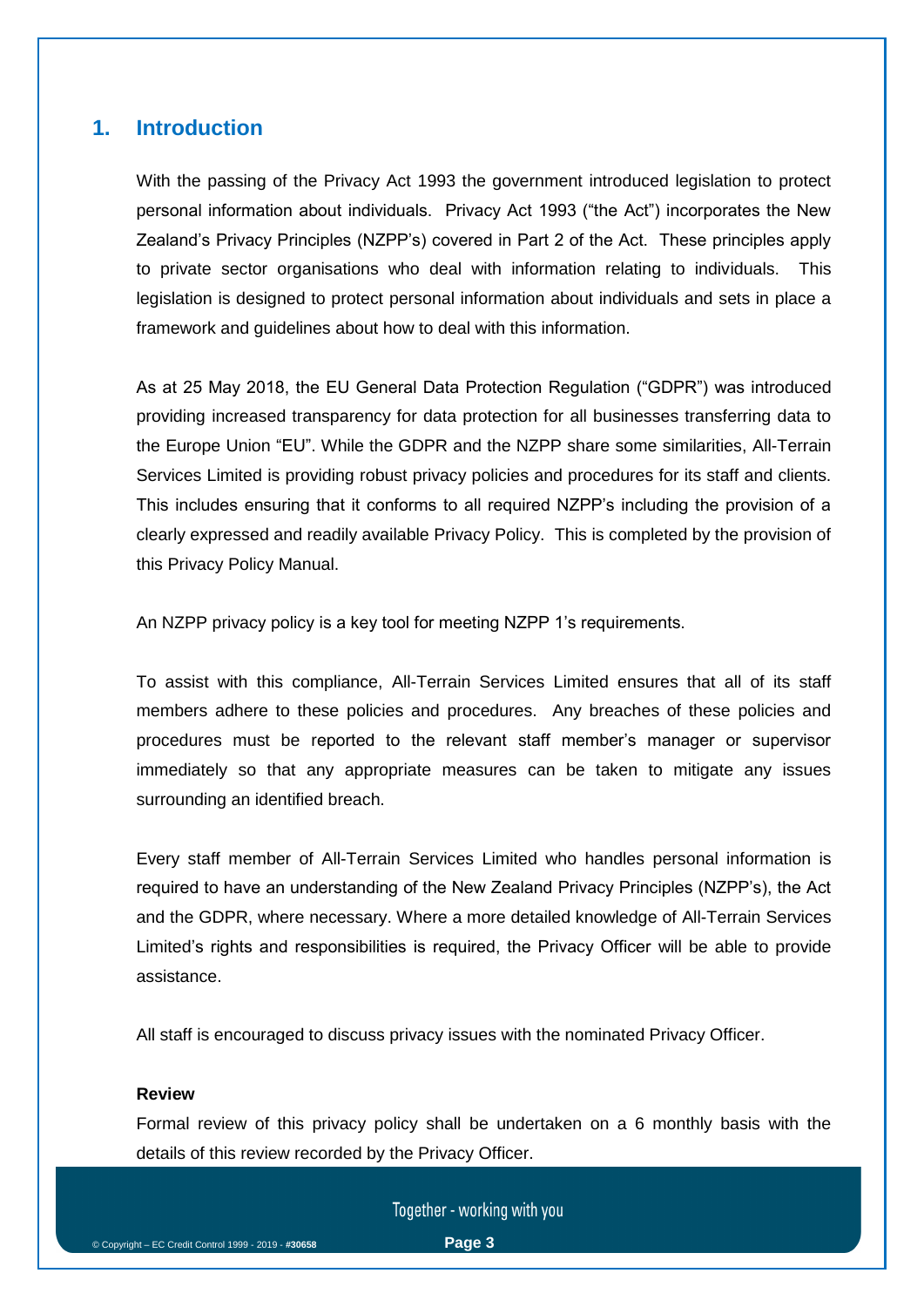### **2. New Zealand Privacy Principles (NZPP's)**

The Privacy Act 1993 and the Credit Reporting Privacy Code 2004 places obligations and responsibilities on employers and employees to ensure that information collected from individuals is collected, retained and used in line with the NZPP's. All-Terrain Services Limited shall abide by the following NZPP's at all times:

- 1/ Purpose of collection of personal information
- 2/ Source of personal information
- 3/ Collection of personal information from subject
- 4/ Manner of collection of personal information
- 5/ Storage and security of personal information
- 6/ Access to personal information
- 7/ Correction of personal information
- 8/ Accuracy of personal information
- 9/ Retention of personal information
- 10/ Limits on use of personal information
- 11/ Limits on disclosure of personal information
- 12/ Use of unique identifiers

#### **NZPP No.**

| NZPP 1 to 4       | governs the reason for collection of personal information, where<br>personal information may be collected from, and how it is collected. |
|-------------------|------------------------------------------------------------------------------------------------------------------------------------------|
|                   |                                                                                                                                          |
| NZPP <sub>5</sub> | governs how personal information should be stored.                                                                                       |
| NZPP <sub>6</sub> | governs that individuals have access to the personal information<br>held about them.                                                     |

- NZPP 7 governs that if an individual requests changes to their personal information held about them then it should be done unless there are grounds not to do so.
- NZPP 8 11 govern how personal information is used or disclosed.
- NZPP 12 **governs that an individual's bank number, IRD number, drivers** licence number, passport number etc cannot be used to identify an individual.

Further information regarding the NZPP's can be obtained from the office of the Privacy Commissioner at [http://www.privacy.org.nz/comply/comptop.html.](http://www.privacy.org.nz/comply/comptop.html) A full copy of the Privacy Principles is attached as Appendix B.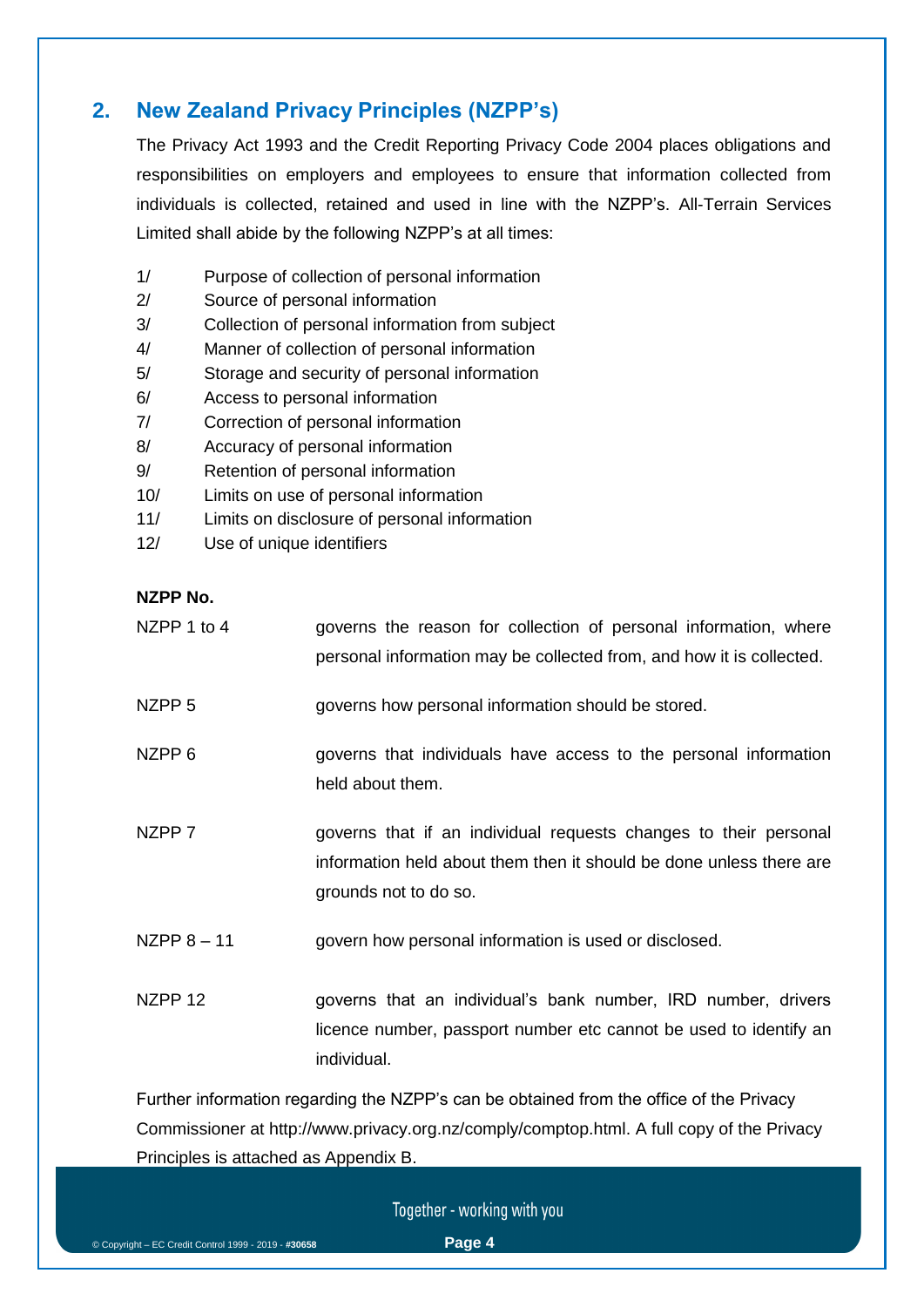A copy of the NZPP's as produced by the Office of the Privacy Commissioner is attached as Appendix B. In the event of any potential data breach that is likely to result in serious harm to any individuals whose personal information is involved in the breach, All-Terrain Services Limited's Privacy Policy Manual provides a data breach preparation and response to any potential breaches to ensure compliance under the Act.

#### **3. General Data Protection Regulation ("GDPR")**

Upon the implementation of the GDPR on 25 May 2018, All-Terrain Services Limited has updated the way they use and collect personal data from residents in the EU. This involves, identifying All-Terrain Services Limited's data protection officer ("Privacy Officer"), how clients can contact the Privacy Officer and identifying the process of transferring client's personal information. Further, the implementation of cookies notices on All-Terrain Services Limited's website has been activated to ensure All-Terrain Services Limited's clients have adequate protection in providing consent to All-Terrain Services Limited withholding their personal data.

## **4. Types Of Personal Information That Is Collected, used, processed & Held**

All-Terrain Services Limited collects personal information for a variety of reasons. This personal information will be collected in the normal course of business and will relate to Goods and/or Services that are provided by All-Terrain Services Limited to clients. This information collected will be done so in the course of business where the client is a customer of All-Terrain Services Limited or when the client acts as a guarantor for another person or company that is a client of All-Terrain Services Limited. All-Terrain Services Limited will not collect information that is not relevant or sensitive in nature unless it is required in the normal course of business.

The personal information that is collected may include, but will not be limited to the following;

- 1/ Full name
- 2/ Address
- 3/ Date of birth
- 4/ Credit references if applicable
- 5/ Publically available information which relate to the clients activities in New Zealand
- 6/ Any information recorded in the New Zealand Insolvency Trustee Service Register
- 7/ The client acknowledges that provided the correct Privacy Act disclosures have been made that All-Terrain Services Limited may conduct a credit report on the client for the purposes of evaluating the credit worthiness of the client.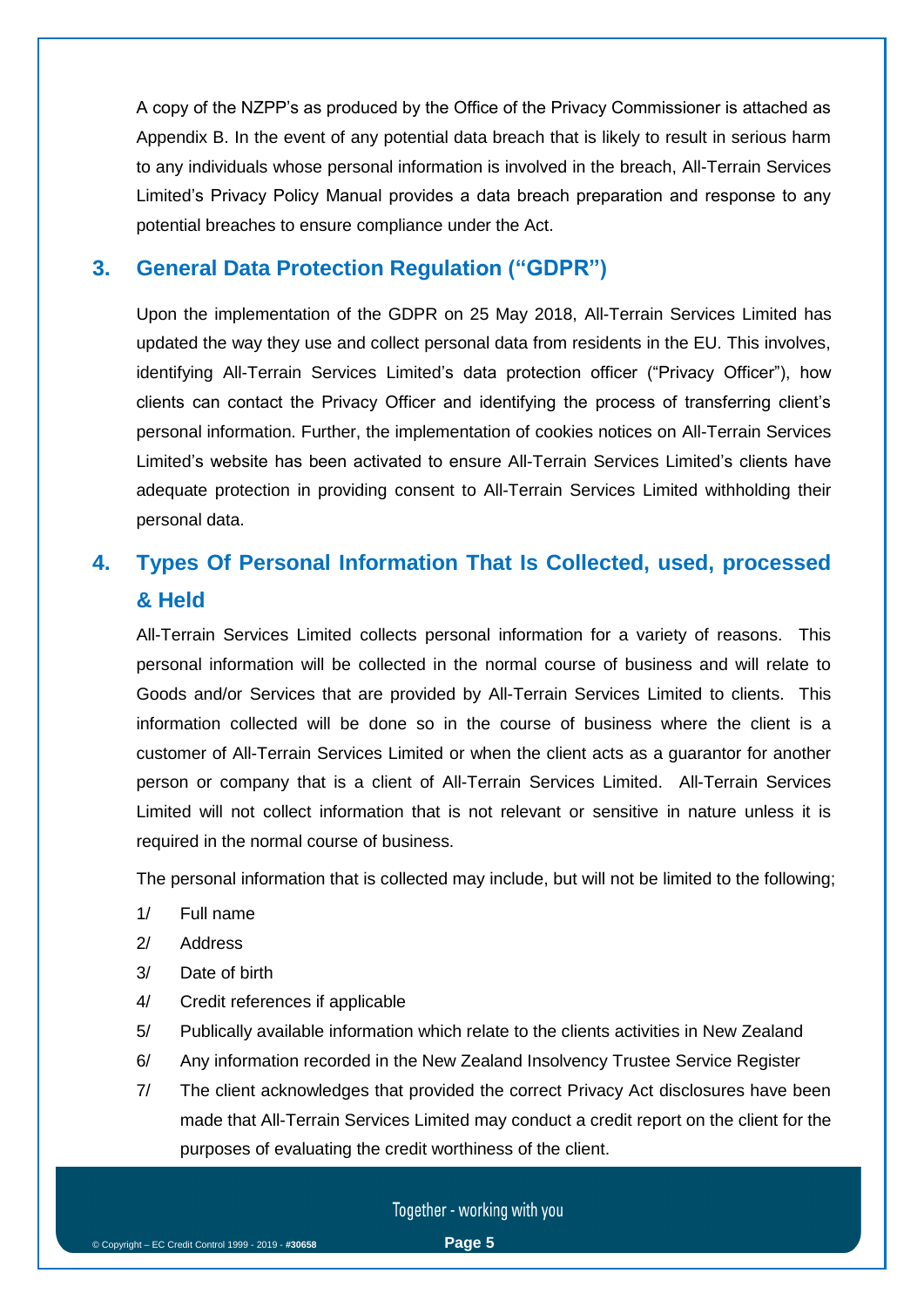- 8/ Driver's license details
- 9/ Medical insurance details (if applicable)
- 10/ Electronic contact details including email, Facebook and Twitter details
- 11/ Next of kin and other contact information where applicable

All-Terrain Services Limited ensures that all personal information is held in a secure manner. Where applicable and to the best of All-Terrain Services Limited's knowledge all computers or servers have the required security protections in place to safeguard and protect any personal information that is held by All-Terrain Services Limited.

We use cookies on our website. Cookies are small files which are stored on your computer. They are designed to hold a modest amount of data (including personal information) specific to a particular client and website, and can be accessed either by the web server or the client's computer. In so far as those cookies are not strictly necessary for the provision of All-Terrain Services Limited's services, we will ask you to consent to our use of cookies when you first visit our website.

In the event that you utilise our website for the purpose of purchases/orders, All-Terrain Services Limited agrees to display reference to cookies and /or similar tracking technologies, such as pixels and web beacons (if applicable), and requests consent for All-Terrain Services Limited collecting your personal information which may include:

- (a) IP address, browser, email client type and other similar details;
- (b) Tracking website usage and traffic; and
- (c) Reports are available to All-Terrain Services Limited when All-Terrain Services Limited sends an email to the client, so All-Terrain Services Limited may collect and review that information

If you consent to All-Terrain Services Limited's use of cookies on our website and later wish to withdraw your consent, you may manage and control All-Terrain Services Limited's privacy controls through your browser, including removing cookies by deleting them from your browser history when you leave the site.

All-Terrain Services Limited also regularly conducts internal risk management reviews to ensure that its infrastructure (to the best of its knowledge) is secure and any identifiable risks have been mitigated as much as they can be in the normal course of business.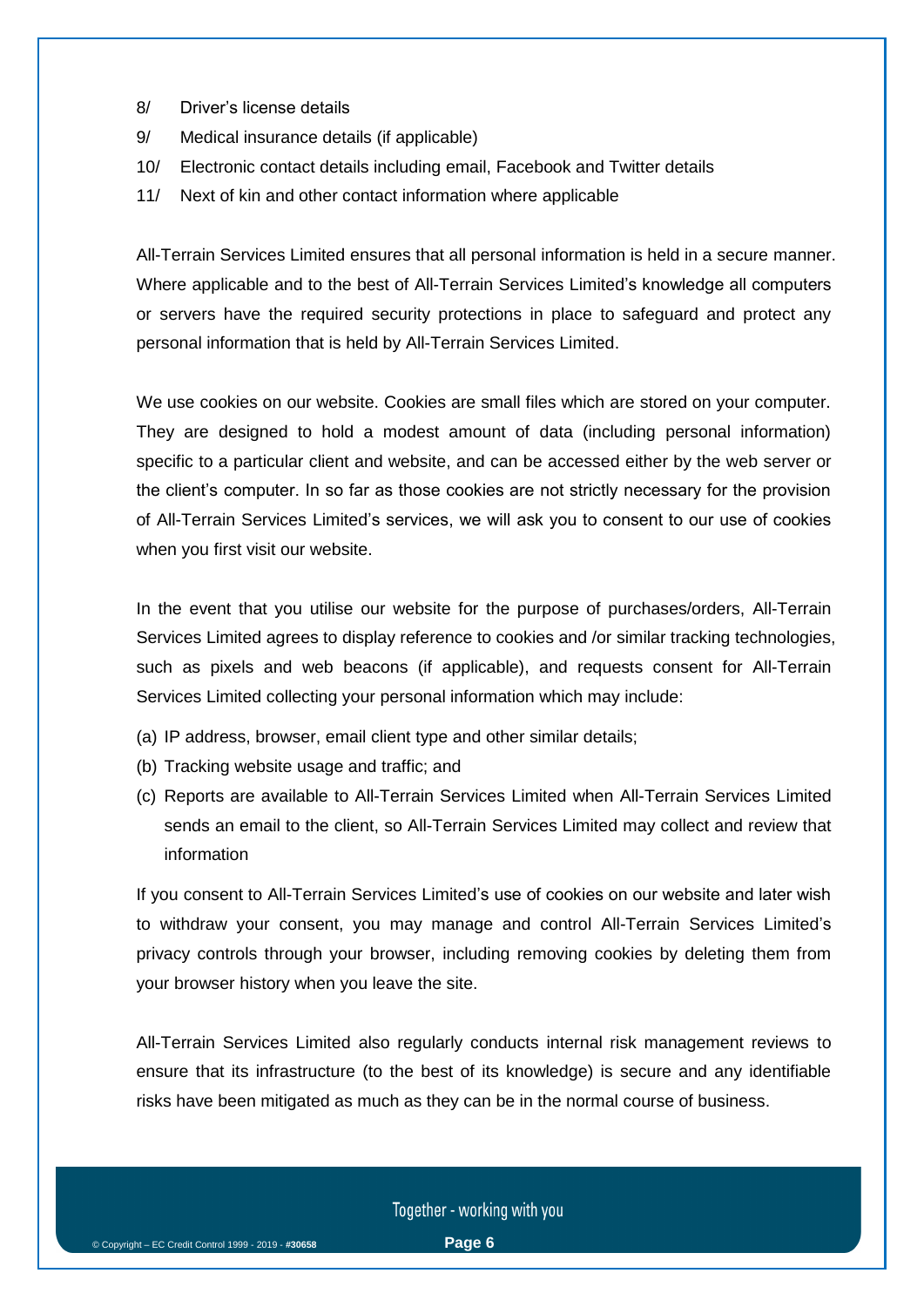#### **5. Procedures and responding to potential breaches of Privacy**

In accordance with the Act All-Terrain Services Limited is aware of its responsibilities to notify its clients in the event of a potential data breach that may cause serious harm to clients. Further, in the event the client is located in the EU, All-Terrain Services Limited acknowledges that any potential data breaches will be safeguarded by the provisions of the GDPR.

All-Terrain Services Limited will collect and process personal information in the normal course of business. This personal information may be collected and processed (but is not limited to) by any of the following methods;

- 1/ Credit applications forms
- 2/ Work authorisation forms, quote forms or any other business documentation
- 3/ Publically available databases that hold information
- 4/ Websites that detail information such as Sensis, Facebook, Google etc
- 5/ By verbally asking you for information as part of normal business practices

Where relevant to data processing as per the GDPR, and in particular where All-Terrain Services Limited uses new technologies, and takes into account the nature, scope, context and purposes of processing and considers that the data processing is likely to result in a high risk to the rights and freedoms of natural persons, the Privacy Officer shall, prior to the processing of personal information, carry out an assessment of impact of the envisaged processing operations on the protection impact assessment. The data protection assessment will be required in instances whereby:

- (a) a systematic and extensive evaluation of personal aspects relating to natural persons which is based on automated processing, including profiling, and on which decisions are based that produce legal effects concerning the natural person or similarly significantly affect the natural person;
- (b) processing on a large scale of special categories of data referred to in [Article 9\(](https://gdpr-info.eu/art-9-gdpr/)1) of the GDPR, or of personal data relating to criminal convictions and offences referred to in [Article 10](https://gdpr-info.eu/art-10-gdpr/) of the GDPR; or
- (c) a systematic monitoring of a publicly accessible area on a large scale.

The assessment shall be carried out in accordance with Article 35 (7) of the GDPR and carry out reviews of such data protection impact assessments when there is any change of the risk associated with the processing of personal information.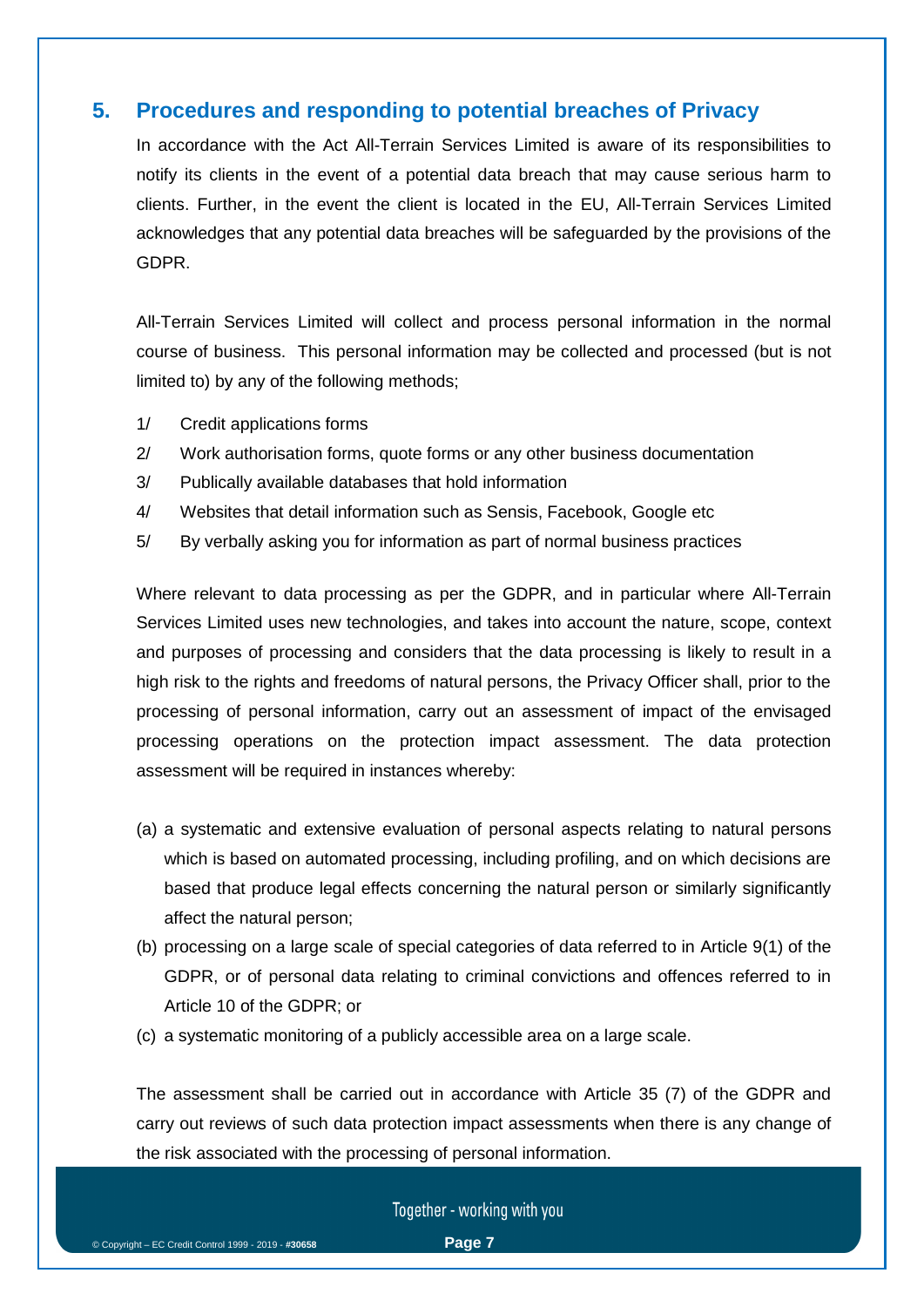As a client of All-Terrain Services Limited and agreeing to All-Terrain Services Limited's Terms and Conditions of Trade, which comprises of All-Terrain Services Limited's privacy statement you hereby agree and consent to the provisions of this Privacy Policy Manual, including but not limited to the collection, processing, use and disclosure of your personal information. In the event that you do not wish to agree or consent to any of the above use, processing collection and disclosure, then All-Terrain Services Limited warrants that any request by you to withdraw your consent or agreement shall be deemed as confirmation by you to cease any and/or all collection use, processing and disclosure of your personal information. You may make a Request to withdraw your consent at anytime by telephone and/or by e-mail to the following contact details;

#### **The Privacy Officer All-Terrain Services Limited** 2 B Porter Avenue Te Atatu South AUCKLAND 0610 enquiries@allterrainservices.nz (09) 834 5474

All-Terrain Services Limited will ensure that any Information that is to be obtained from you is done so using All-Terrain Services Limited's prescribed forms which;

Authorise All-Terrain Services Limited:

- 1/ To collect personal information; and
- 2/ Inform the individual what personal information is being collected; and
- 3/ Inform the individual why (the purpose) the personal information is being collected; and
- $4/$  Inform the individual why & when personal information will be disclosed to  $3<sup>rd</sup>$  parties.

It is the responsibility of All-Terrain Services Limited to ensure that any personal information obtained is as accurate and up to date as possible and information is only collected by lawful means in accordance with the Act and relevantly, in accordance with the GDPR.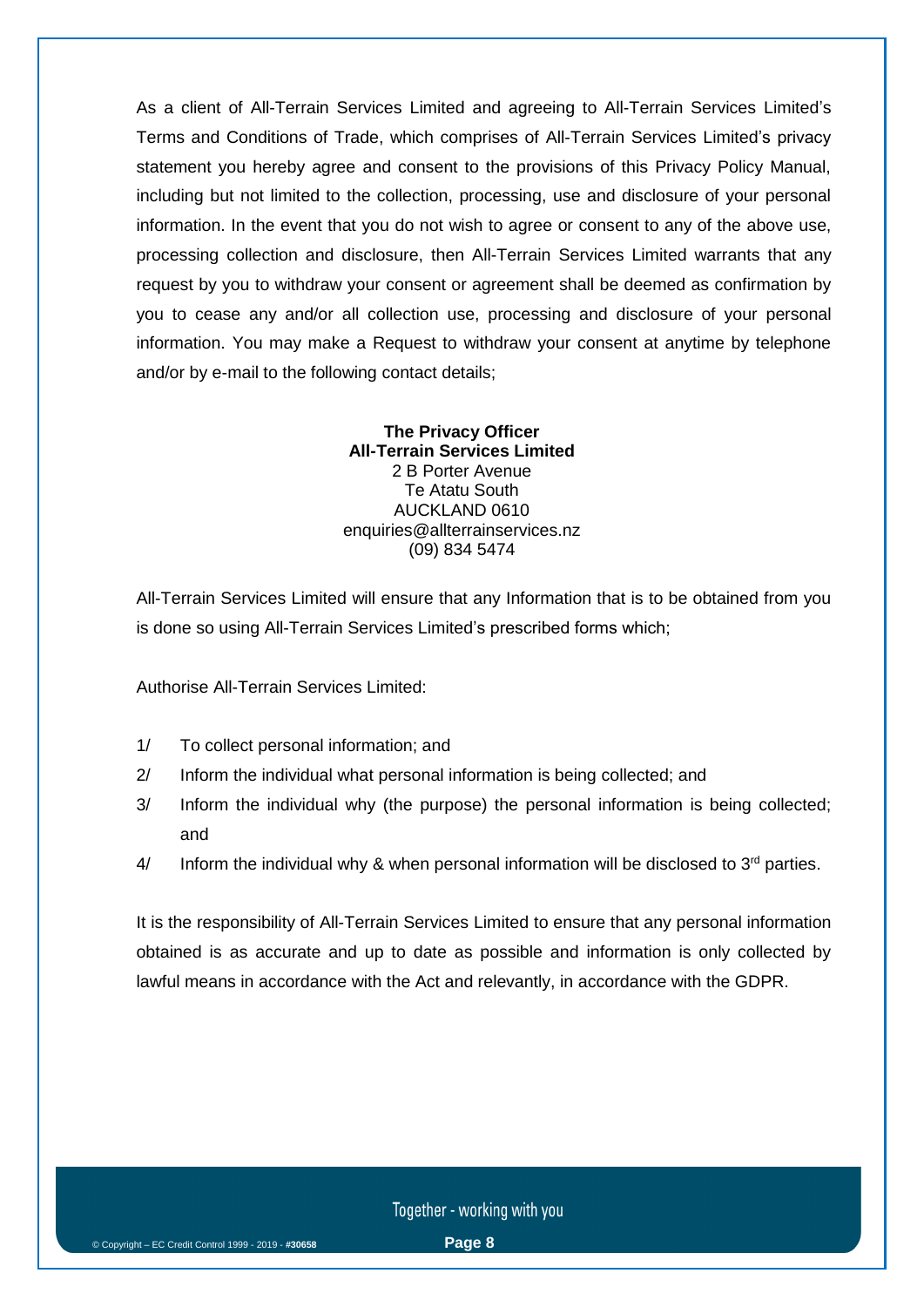## **6. Purposes For Which Information Is Collected, Held, Used And Disclosed**

#### **Disclosure to Third Parties**

All-Terrain Services Limited will not pass on your personal information to third parties without first obtaining your consent.

In accordance with the Act, and relevantly the GDPR, Personal Information can only be used by All-Terrain Services Limited for the following purposes:

- 1/ Access a credit reporter's database for the following purposes:
	- a) To assess your application for a credit account; or
	- b) To assess your ongoing credit facility; or
	- c) To notify a credit reporter of a default by you; or
	- d) To update your details listed on a credit reporter's database; or
- 2/ Check trade references noted on the prescribed form for the following purposes:
	- a) To assess your application for a credit account; or
	- b) To assess your ongoing credit facility; or
	- c) To notify a default.
- 3/ Market All-Terrain Services Limited's products and services.
- 4/ Any other day to day business purposes such as complying with IRD requirements, managing accounting returns or legal matters.

**Relationship with Credit Reporter -** In the event that notification of a default has been reported to a Credit Reporter and your credit file has been updated (including any changes to the balance outstanding or contact details), then the Credit Reporter shall be notified as soon as practical of any such changes.

All-Terrain Services Limited will only gather information for its particular purpose (primary purpose). In accordance with the Act, and relevantly the GDPR All-Terrain Services Limited will not disclose this information for any other purpose unless this has been agreed to by both parties.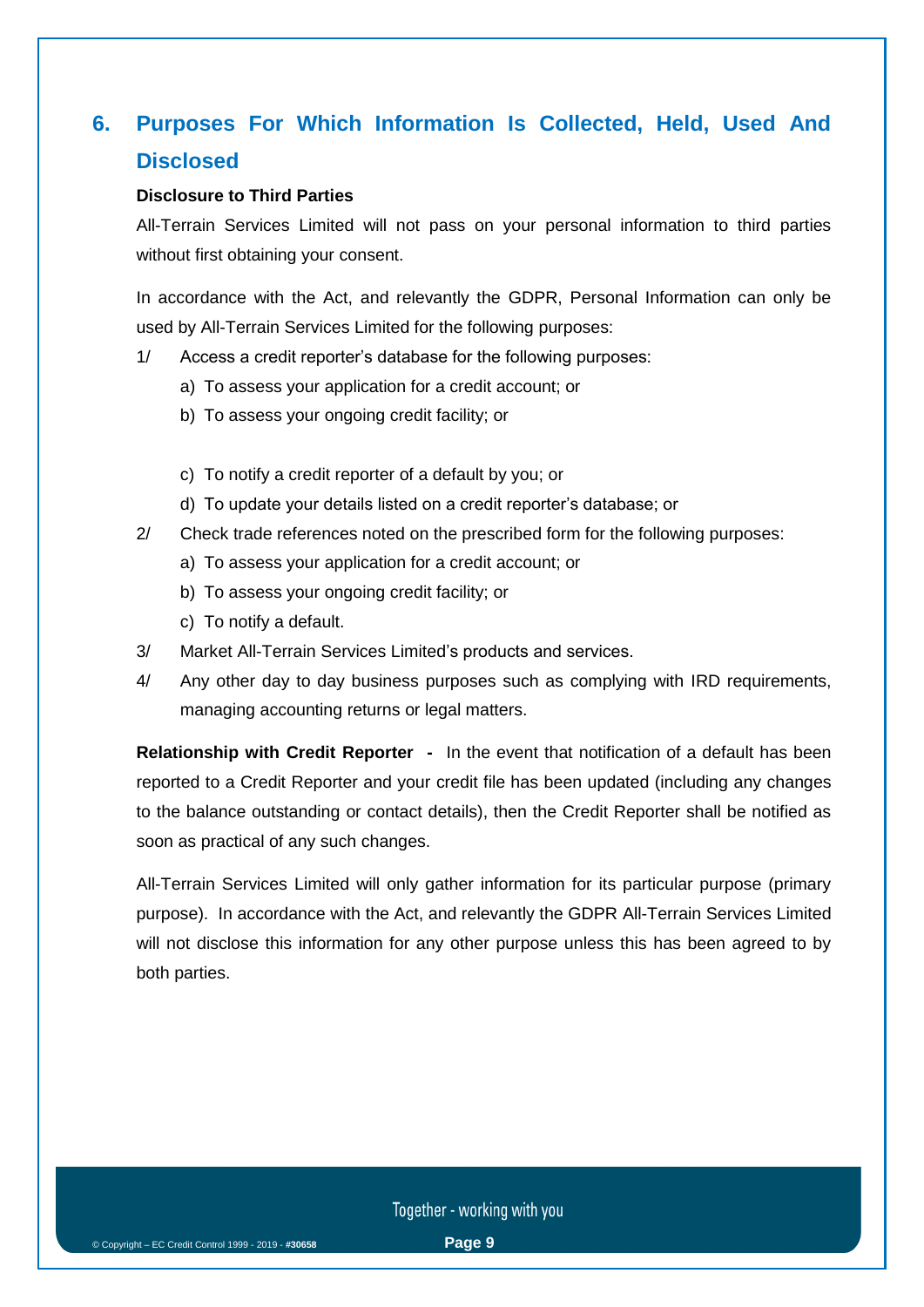## **7. How An Individual May Access Personal Information Held, And How They May Seek Correction Of Such Information**

You shall have the right to request from All-Terrain Services Limited a copy of all the information about you that is retained by All-Terrain Services Limited. You also have the right to request (by telephone and/or by e-mail) that All-Terrain Services Limited correct any information that is incorrect, outdated or inaccurate.

Any requests to receive your personal information or to correct personal information should be directed to the following contact details;

#### **The Privacy Officer All-Terrain Services Limited** 2 B Porter Avenue Te Atatu South AUCKLAND 0610 enquiries@allterrainservices.nz (09) 834 5474

All-Terrain Services Limited will destroy personal information upon your request (by telephone and/or by e-mail) or when the personal information is no longer required. The exception to this is if the personal information is required in order to fulfil the purpose of All-Terrain Services Limited or is required to be maintained and/or stored in accordance with the law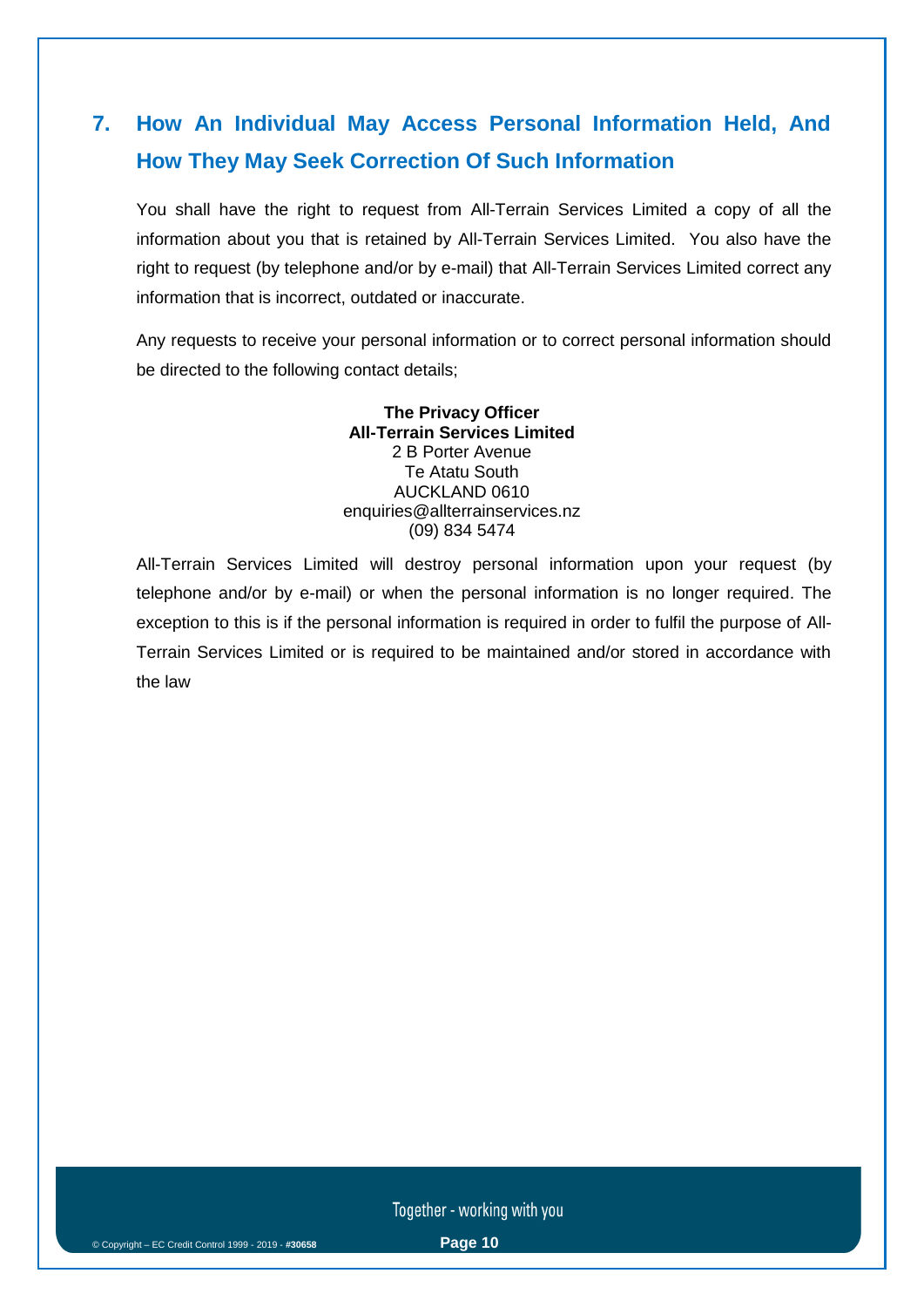## **8. How An Individual May Complain About A Breach Of The NZPP, And How The Complaint Will Be Dealt With**

You can make a complaint to All-Terrain Services Limited's internal dispute resolution team ('IDR') regarding an interference with and/or misuse of your personal information by contacting All-Terrain Services Limited via telephone or e-mail.

Any complaints should be directed to the following contact details in the first instance;

#### **The Privacy Officer All-Terrain Services Limited** 2 B Porter Avenue Te Atatu South AUCKLAND 0610 enquiries@allterrainservices.nz (09) 834 5474

In your communication you should detail to All-Terrain Services Limited the nature of your complaint and how you would like All-Terrain Services Limited to rectify your complaint.

We will respond to that complaint within 7 days of receipt and will take all reasonable steps to make a decision as to the complaint within 30 days of receipt of the complaint.

We will disclose information in relation to the complaint to any relevant credit provider and or CRB that holds the personal information the subject of the complaint.

In the event that you are not satisfied with the resolution provided, then you can make a complaint to the Privacy Commissioner at [http://www.privacy.org.nz/comply/comptop.html.](http://www.privacy.org.nz/comply/comptop.html)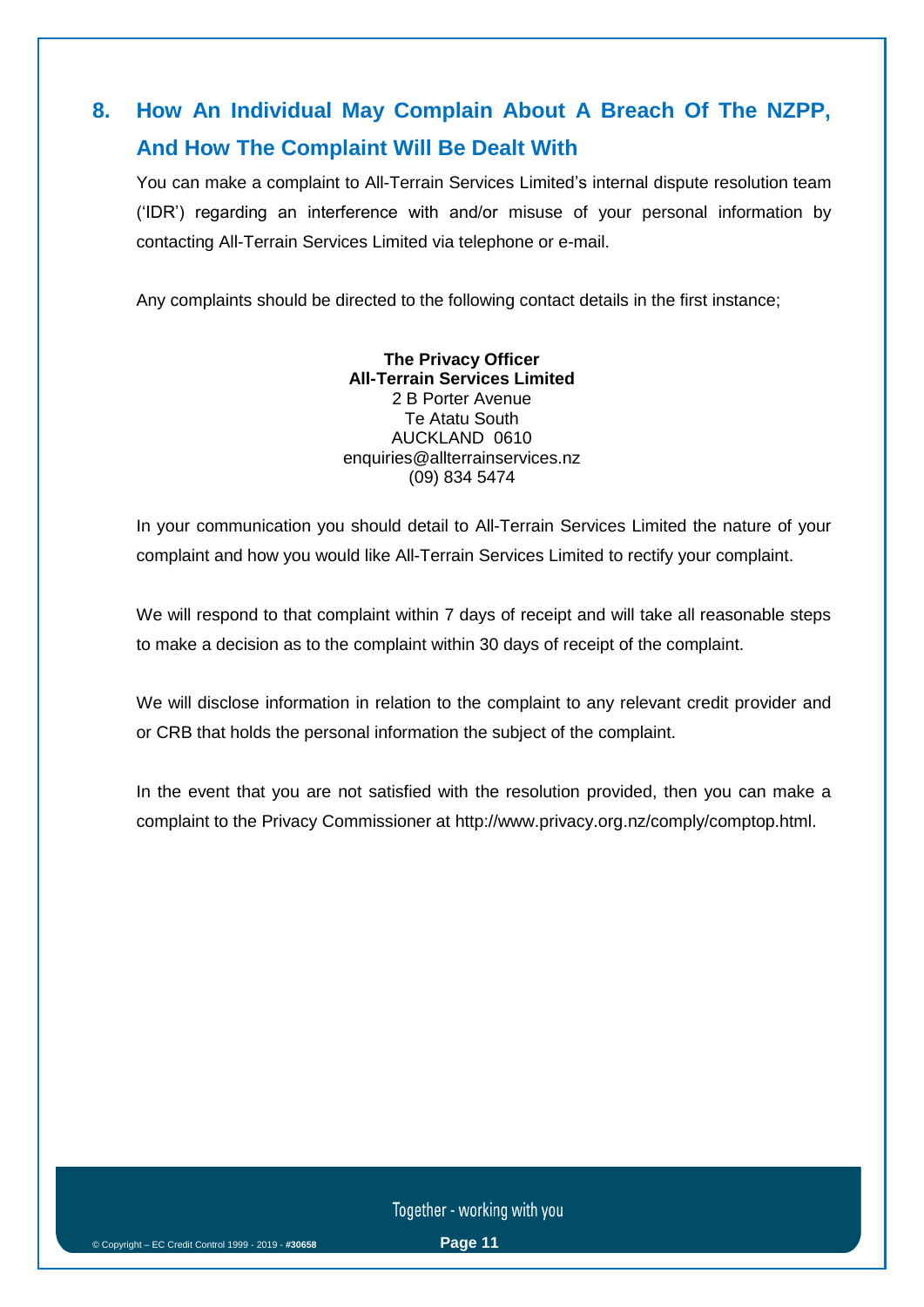#### **9. Will Personal Information Be Disclosed To Overseas Recipients**

All-Terrain Services Limited does not disclose information about the client to third party overseas recipients unless the client has provided its consent. All-Terrain Services Limited will notify you if circumstances change regarding overseas disclosure and will comply with the Act and the GDPR in all respects.

Unless otherwise agreed, All-Terrain Services Limited agrees not to disclose any personal information about the client for the purpose of direct marketing. You have the right to request (by telephone and/or by e-mail) that All-Terrain Services Limited does not disclose any personal information about you for the purpose of direct marketing.

#### **10. Availability Of This Privacy Policy Manual**

This Privacy Policy manual is available to all clients of All-Terrain Services Limited. It will be made available (where applicable) on All-Terrain Services Limited's website.

This manual will also be available upon request at All-Terrain Services Limited's business premises and is available to be sent to you if required.

If you require a copy of this Privacy Policy please make a request utilising the following contact information in the first instance:

> **The Privacy Officer All-Terrain Services Limited** 2 B Porter Avenue Te Atatu South AUCKLAND 0610 enquiries@allterrainservices.nz (09) 834 5474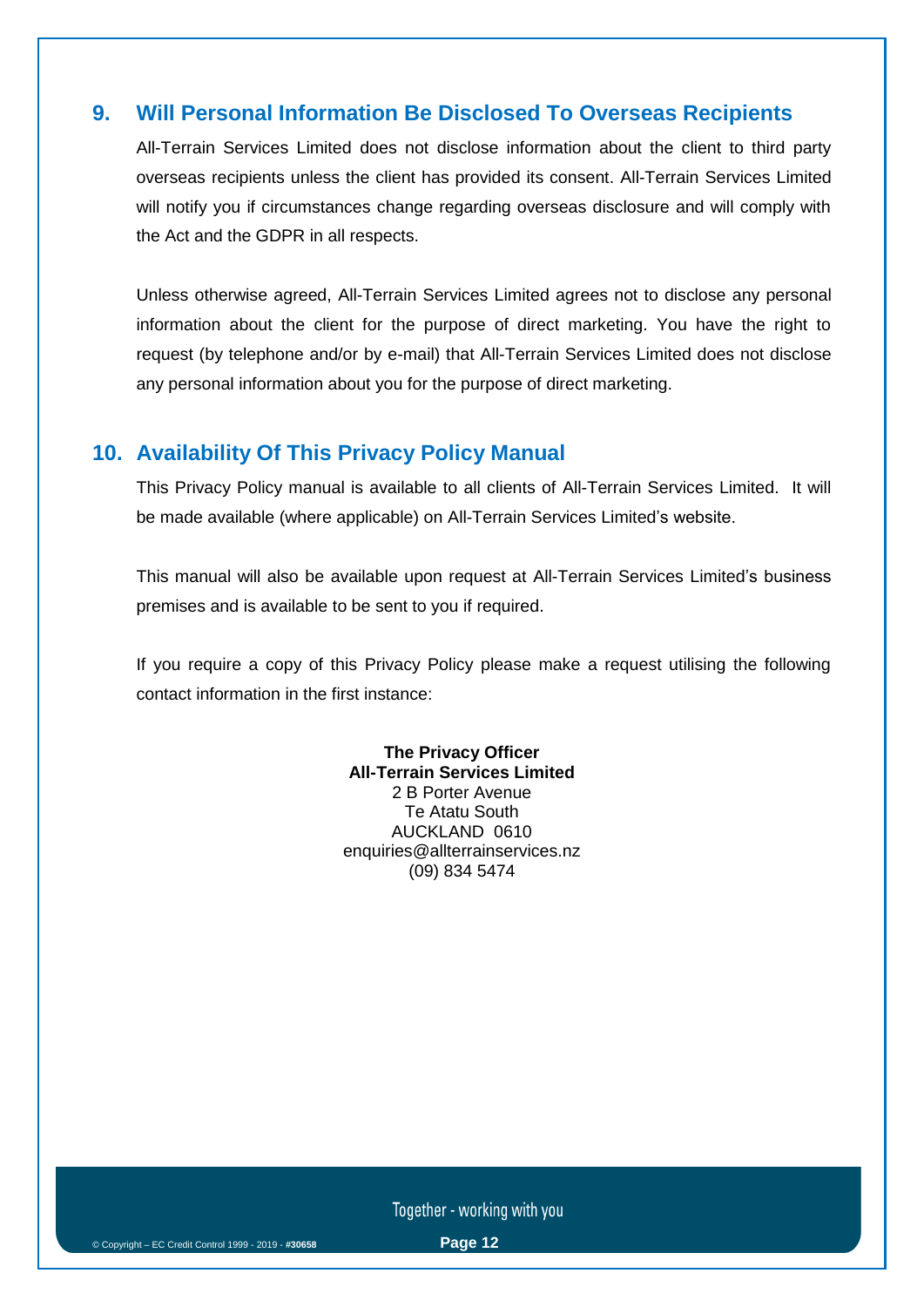#### **11. Privacy Officer (Responsibilities)**

All-Terrain Services Limited has appointed an internal Privacy Officer to manage its privacy matters. The name of this officer is available by making contact with All-Terrain Services Limited. The privacy officers duties include (but are not limited to) the following:

The Privacy Officer needs to be familiar with the NZPP's. Educational material is available from the office of the Privacy Commissioner which explains what All-Terrain Services Limited needs to know in order to comply with the Privacy Act.

If a person complains to the Privacy Commissioner that All-Terrain Services Limited has breached their privacy, the Privacy Commissioner may contact the Privacy Officer to discuss the complaint, and to see whether there is any means of settling the matter. The Privacy Officer shall provide whatever assistance is necessary. The Privacy Officer may be asked to provide background information or identify the staff members who can do so.

#### **Complaints**

In the event that a complaint about privacy issues is received the Privacy Officer will:

- 1/ Take ownership of the complaint and ensure that it is dealt with in a timely manner.
- 2/ Acknowledge receipt of the complaint within 24 hours and advise the complainant of their rights.
- 3/ Fully investigate the complaint.
- 4/ Respond, with findings, to the complainant within 30 days of receipt.
- 5/ Keep a record of all complaints received for ongoing review of policies and procedures.

In the event that a complaint about privacy issues is received via a credit reporter the Privacy Officer will:

- 1/ Take ownership of the complaint and ensure that it is dealt with in a timely manner.
- 2/ Acknowledge receipt of the complaint to the credit reporter within 24 hours (see attached Appendix A).
- 3/ Fully investigate the complaint.
- 4/ Respond, with findings, to the credit reporter within 7 days of receipt.
- 5/ Keep a record of all complaints received for ongoing review of policies and procedures.

#### **Other**

The Privacy Officer shall ensure that All-Terrain Services Limited's documentation complies with the Privacy Act and Credit Reporting Privacy Code at all times.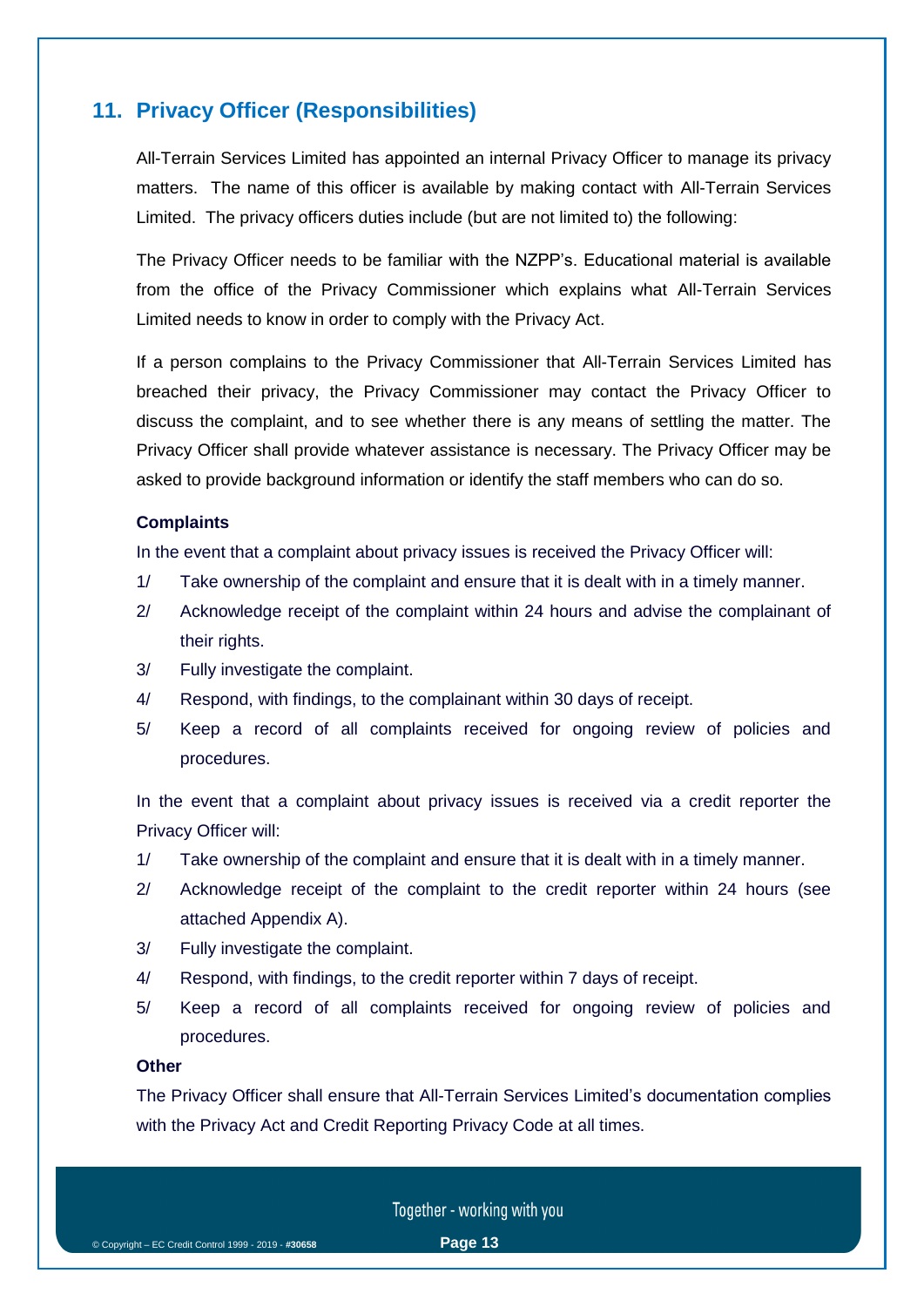#### **APPENDIX A - SUMMARY OF RIGHTS**

*(Rules 6 and 7 and clause 8)*

#### **A Summary of Your Rights Under the Credit Reporting Privacy Code 2004**

The Credit Reporting Privacy Code 2004 is issued under the Privacy Act 1993. It promotes fairness, accuracy, and privacy in the practice of credit reporting. Credit reporters gather and sell information about you such as a failure to pay your bills or if you have been made bankrupt. You can find the complete text of the Code at *http://www.privacy.org.nz* and the Privacy Act at *http://www.legislation.govt.nz/browse\_vw.asp?content-set=pal\_localprivate.* The Code, together with the Act, gives you specific rights, many of which are summarised below.

#### **Limited information can be reported about you.**

A credit reporter can only collect certain classes of information, set out in the Code, for its credit reporting database. A credit reporter will generally report information for no longer than  $5 - 7$  years: the actual retention periods are required to be displayed on each credit reporter's website.

#### **Only certain people can access your file for certain purposes.**

The Code limits the people who can gain access to your credit information. These will usually be credit providers who are considering your application for credit, but in some strictly defined situations the information may be available to prospective landlords, employers or insurers, to debt collectors, to those involved in court proceedings and to certain public sector agencies.

#### **Your consent is required in most situations.**

Most credit checks can only take place with your authorisation. This applies to access by credit providers, prospective landlords and prospective employers. Your authorisation may not be required for access by certain public sector agencies, those involved in court proceedings and debt collectors. The credit reporter is required to log each access that is made to your information and will normally disclose this information to you on request.

#### **You can find out what is held about you.**

You are entitled to request a copy of the credit information held about you by a credit reporter. You can ask for just the information contained in your credit report or for all the information held about you (which may include additional information, such as a more complete list of those who have accessed your report). If you want the information quickly (within 5 working days) you may be required to pay a reasonable charge, but otherwise no charge may be made. A credit reporter must take precautions to check the identity of anyone making a personal access request. This may involve asking you for certain identification details, although these cannot be added to the credit reporter's database without your authorisation.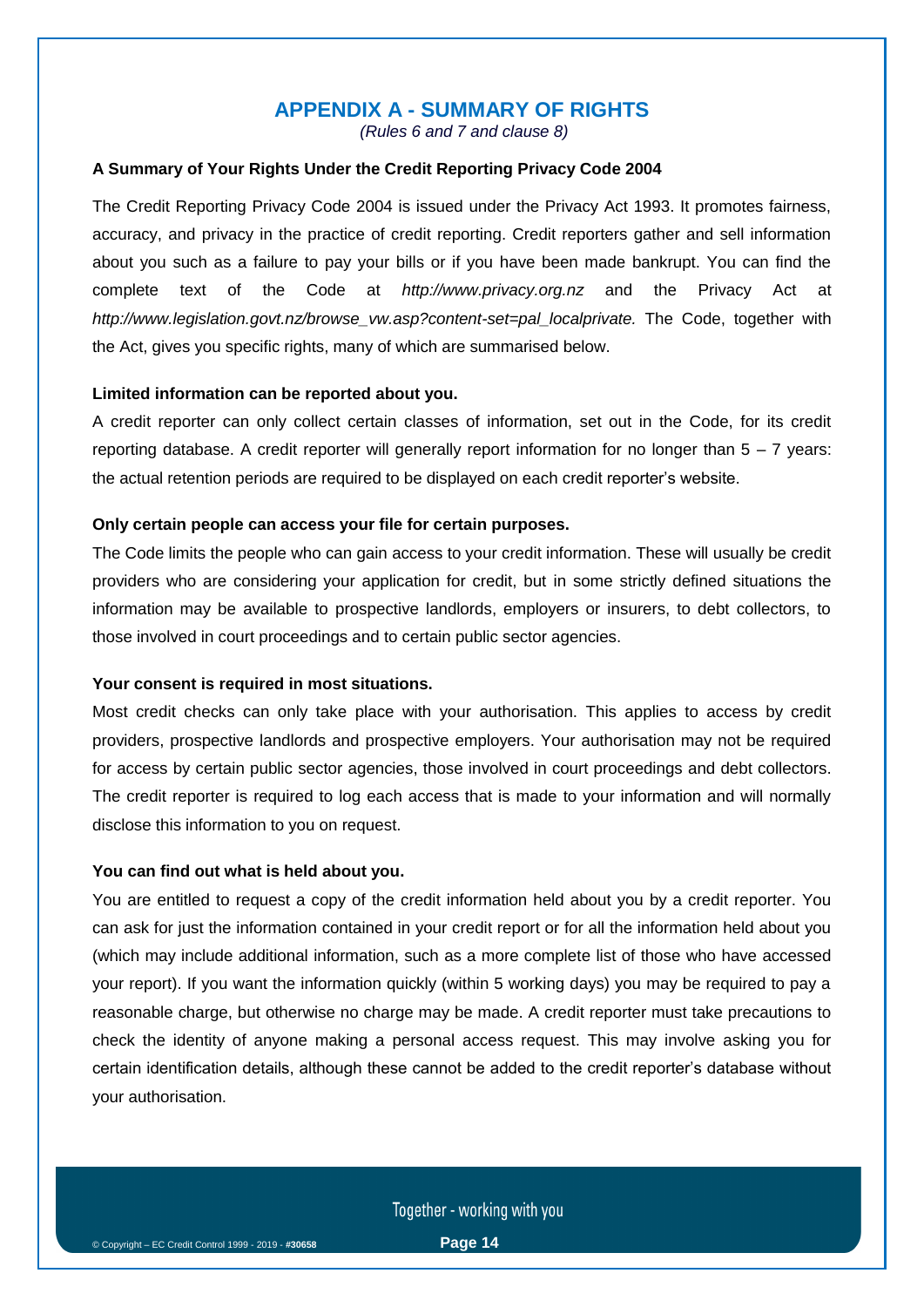#### **You can dispute inaccurate information with the credit reporter.**

Credit reporters must take reasonable steps to ensure the accuracy of the information they hold and must act promptly to correct any errors they become aware of. If you tell a credit reporter that your report contains an inaccuracy, the credit reporter must take steps to correct it. This will usually involve checking the information you provide with the source, such as a creditor who submitted a default. While the checking process is under way, the credit reporter must flag your credit report to show that the item has been disputed. The credit reporter must, as soon as reasonably practicable, decide whether to make the correction you have requested or to confirm the accuracy of the information. If the credit reporter needs longer than 20 working days to make a decision it must notify you of the extension and the reasons for it. If the requested correction is not made you must be told the reason and you may ask to have a statement of the correction sought but not made, attached to the relevant information. This statement will be included with future reports. If a correction is made or a correction statement is added, the credit reporter must inform anyone who has recently received your credit report of the change. They must tell you what they have done and provide you with a copy of the amended report. A credit report describes your credit history, not simply your current debts. Information about a bankruptcy that has been discharged or a default that has subsequently been paid in full can continue to be reported, provided it is updated to reflect the later developments, as it remains an accurate statement of those historical events.

#### **You have the right to make a complaint.**

Each credit reporter must maintain an internal complaints procedure and have a designated person to facilitate the fair, simple, speedy and efficient resolution of complaints. If you believe a credit reporter has breached the Code you should first approach them directly. If your complaint is not resolved you may complain to the Privacy Commissioner who has statutory powers to investigate the matter. Some cases that cannot be settled can be taken to the Human Rights Review Tribunal for final determination. Other civil law remedies may also be available including defamation and negligence.

#### **Contact addresses.**

All-Terrain Services Limited 2 B Porter Avenue Te Atatu South AUCKLAND Ph (09) 834 5474

Office of the Privacy Commissioner PO Box 10094, The Terrace WELLINGTON 6143 Fax (04) 474 7595

Warning: This is only a generalised summary. In the event of a discrepancy between this summary and a provision of the code or Act, the code or Act prevails.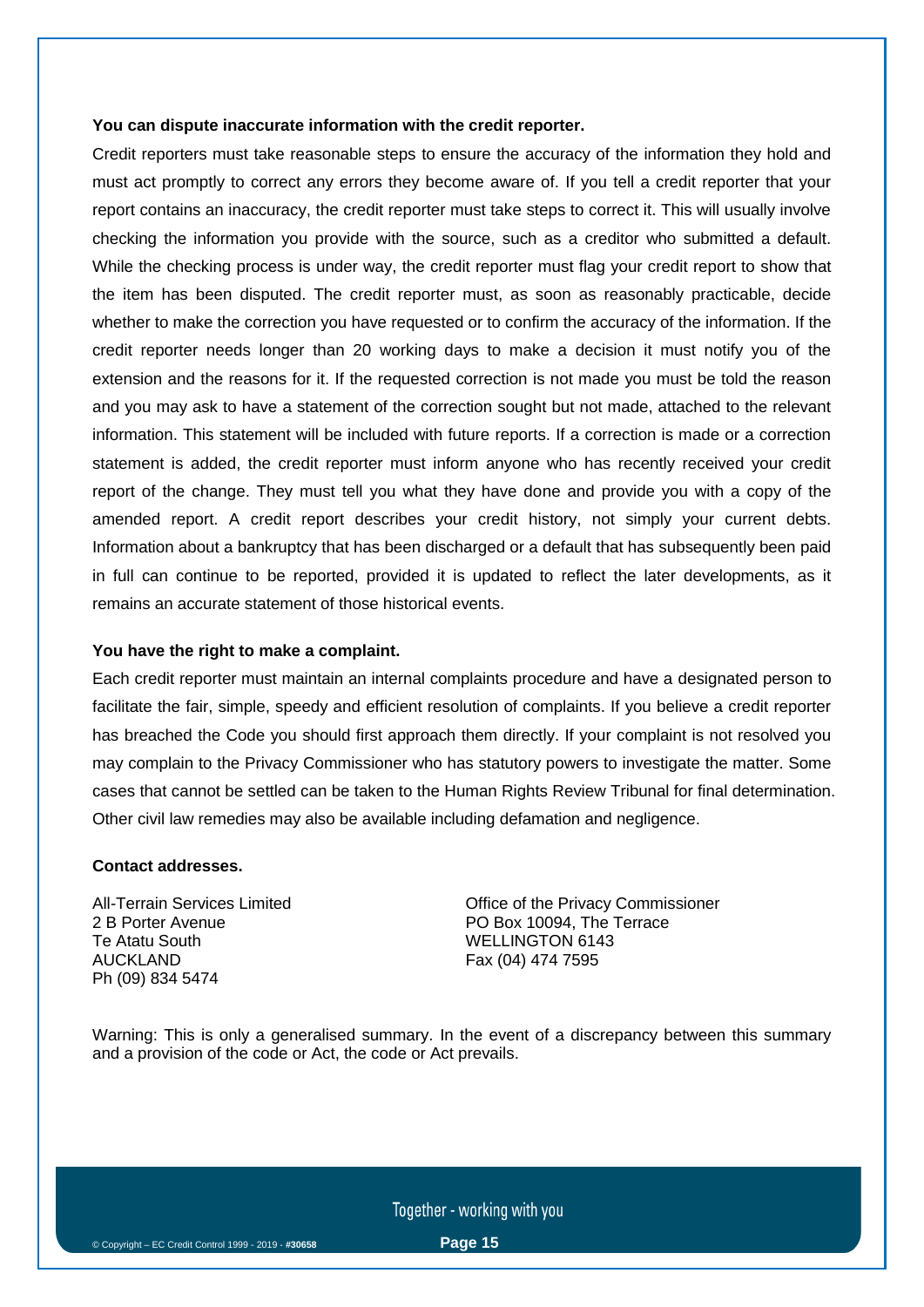#### **APPENDIX B - INFORMATION PRIVACY PRINCIPLES**

#### **NOTE**

In some cases agencies are authorised or required by other legislation to collect, use, retain, or make available, personal information, and in most cases where an agency collects, uses, retains or makes available personal information in accordance with such legislation this will not amount to a breach of the Privacy Act. (section 7 of the Privacy Act 1993).

#### **PRINCIPLE 1**

#### **Purpose of collection of personal information**

Personal information shall not be collected by any agency unless-

- (a) The information is collected for a lawful purpose connected with a function or activity of the agency; and
- (b) The collection of the information is necessary for that purpose.

#### **PRINCIPLE 2**

#### **Source of personal information**

- (1) Where an agency collects personal information, the agency shall collect the information directly from the individual concerned.
- (2) It is not necessary for an agency to comply with sub clause (1) of this principle if the agency believes, on reasonable grounds,-
	- (a) That the information is publicly available information; or
	- (b) That the individual concerned authorises collection of the information from someone else; or
	- (c) That non-compliance would not prejudice the interests of the individual concerned; or
	- (d) That non-compliance is necessary --
		- (i) To avoid prejudice to the maintenance of the law by any public sector agency, including the prevention, detection, investigation, prosecution, and punishment of offences; or
		- (ii) For the enforcement of a law imposing a pecuniary penalty; or
		- (iii) For the protection of the public revenue; or
		- (iv) For the conduct of proceedings before any court or Tribunal (being proceedings that have been commenced or are reasonably in contemplation); or
	- (e) That compliance would prejudice the purposes of the collection; or
	- (f) That compliance is not reasonably practicable in the circumstances of the particular case: or
	- (g) That the information-
		- (i) Will not be used in a form in which the individual concerned is identified; or
		- (ii) Will be used for statistical or research purposes and will not be published in a form that could reasonably be expected to identify the individual concerned; or
	- (h) That the collection of the information is in accordance with an authority granted under section 54 of this Act.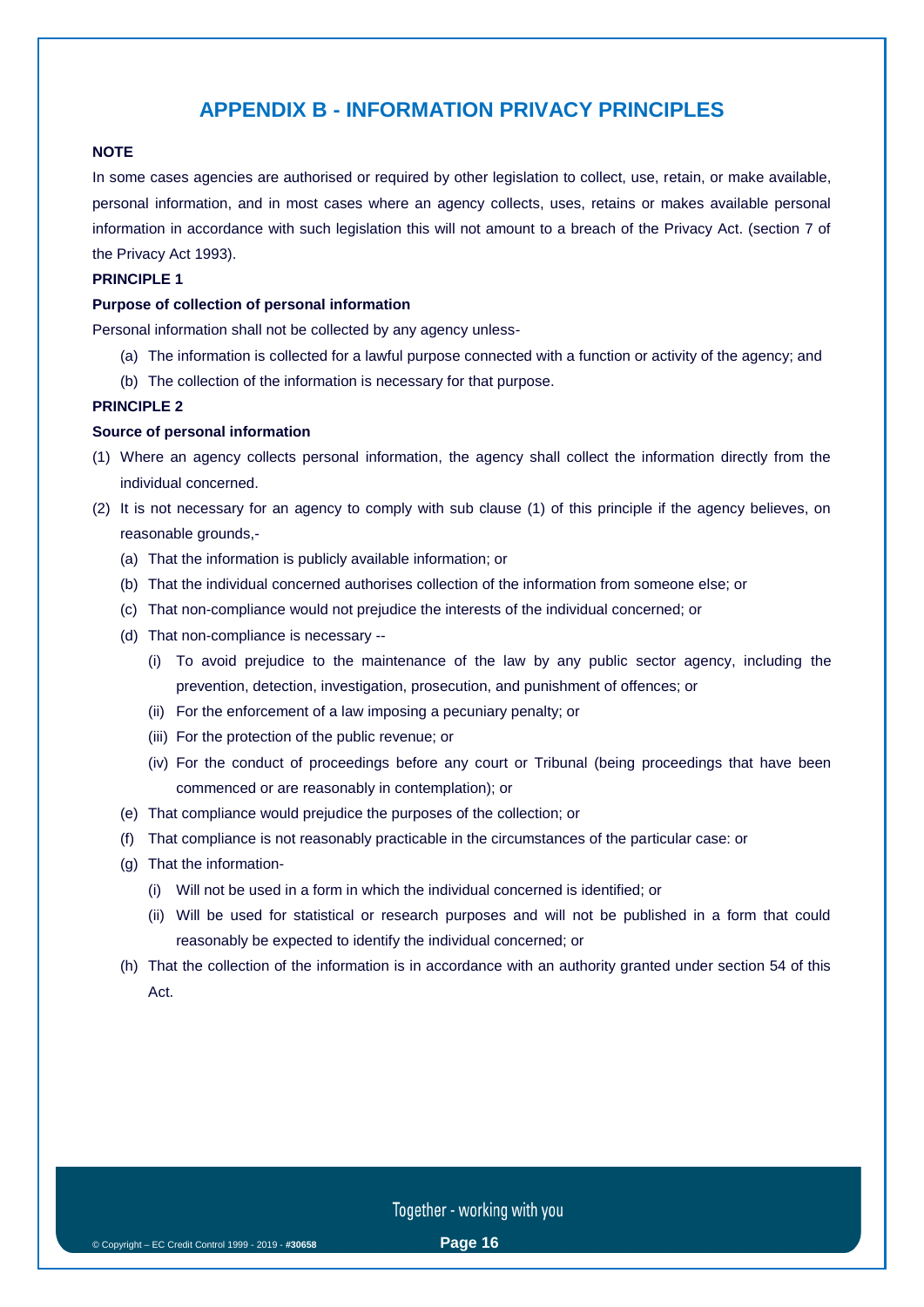#### **PRINCIPLE 3**

#### **Collection of information from subject**

- (1) Where an agency collects personal information directly from the individual concerned, the agency shall take such steps (if any) as are, in the circumstances, reasonable to ensure that the individual concerned is aware of -
	- (a) The fact that the information is being collected; and
	- (b) The purpose for which the information is being collected; and
	- (c) The intended recipients of the information; and
	- (d) The name and address of
		- (i) The agency that is collecting the information; and
		- (ii) The agency that will hold the information; and
	- (e) If the collection of the information is authorised or required by or under law
		- (i) The particular law by or under which the collection of the information is so authorised or required; and
		- (ii) Whether or not the supply of the information by that individual is voluntary or mandatory; and
	- (f) The consequences (if any) for that individual if all or any part of the requested information is not provided; and
	- (g) The rights of access to, and correction of, personal information provided by these principles.
- (2) The steps referred to in sub clause (1) of this principle shall be taken before the information is collected or, if that is not practicable, as soon as practicable after the information is collected.
- (3) An agency is not required to take the steps referred to in sub clause (1) of this principle in relation to the collection of information from an individual if that agency has taken those steps in relation to the collection, from that individual, of the same information or information of the same kind, on a recent previous occasion.
- (4) It is not necessary for an agency to comply with sub clause (1) of this principle if the agency believes, on reasonable grounds -
	- (a) That non-compliance is authorised by the individual concerned; or
	- (b) That non-compliance would not prejudice the interests of the individual concerned; or
	- (c) That non-compliance is necessary
		- (i) To avoid prejudice to the maintenance of the law by any public sector agency, including the prevention, detection, investigation, prosecution, and punishment -of offences; or
		- (ii) For the enforcement of a law imposing a pecuniary penalty; or
		- (iii) For the protection of the public revenue; or
		- (iv) For the conduct of proceedings before any court or Tribunal being proceedings that have been commenced or are reasonably in contemplation); or
	- (d) That compliance would prejudice the purposes of the collection; or
	- (e) That compliance is not reasonably practicable in the circumstances of the particular case; or
	- (f) That the information
		- (i) Will not be used in a form in which the individual concerned is identified; or
		- (ii) Will be used for statistical or research purposes and will not be published in a form that could reasonably be expected to identify the individual concerned.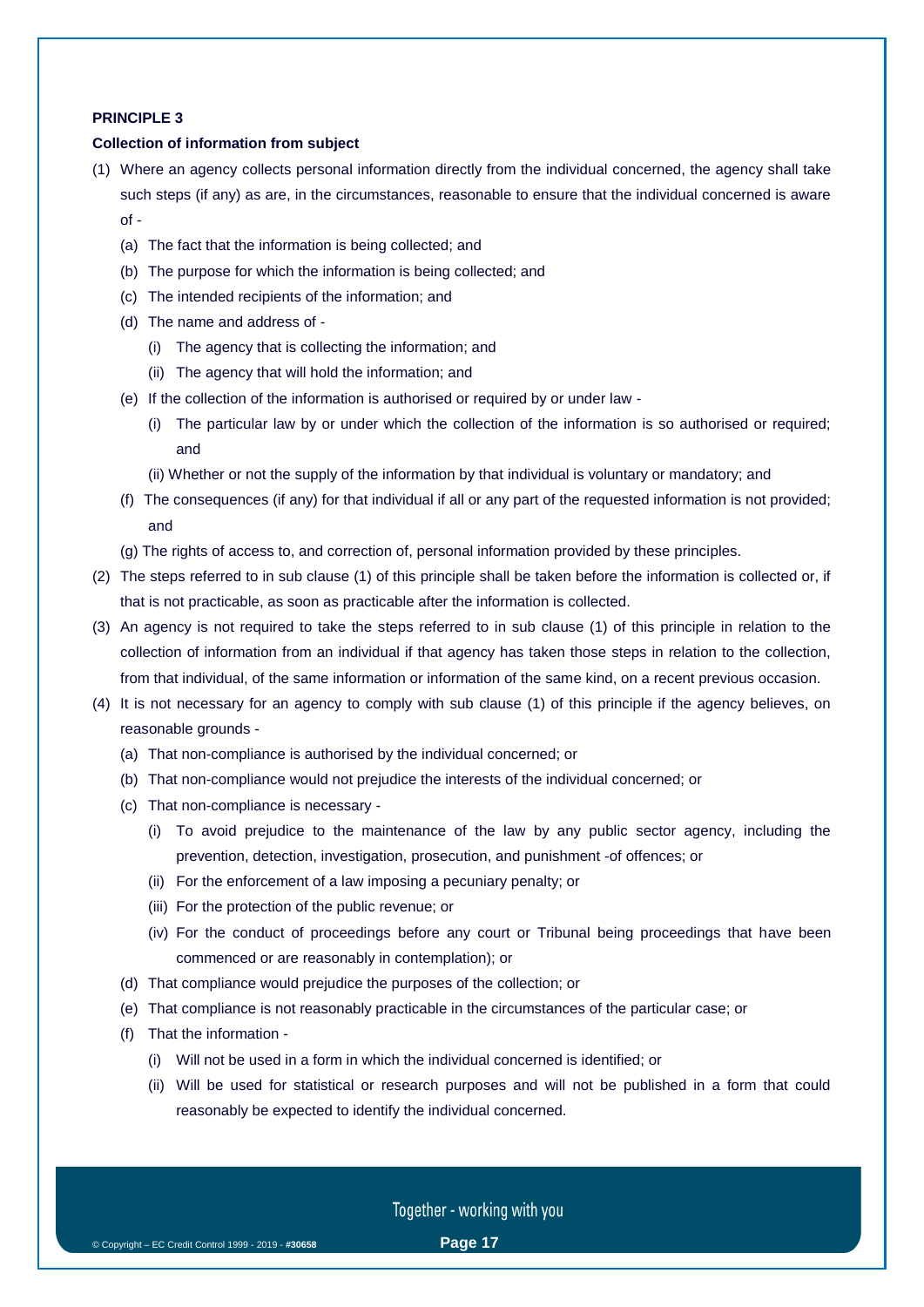#### **PRINCIPLE 4**

#### **Manner of collection of personal information**

Personal information shall not be collected by an agency-

- (a) By unlawful means; or
- (b) By means that, in the circumstances of the case,
	- (i) Are unfair; or
	- (ii) Intrude to an unreasonable extent upon the personal affairs of the individual concerned.

#### **PRINCIPLE 5**

#### **Storage and security of personal information**

An agency that holds personal information shall ensure -

- (a) That the information is protected, by such security safeguards as it is reasonable in the circumstances to take, against -
	- (i) Loss; and
	- (ii) Access, use, modification or disclosure, except with the authority of the agency that holds the information; and
	- (iii) Other misuse; and
- (b) That if it is necessary for the information to be given to a person in connection with the provision of a service to the agency, everything reasonably within the power of the agency is done to prevent unauthorised use or unauthorised disclosure of the information.

#### **PRINCIPLE 6**

#### **Access to personal information**

- (1) Where an agency holds personal information in such a way that it can be readily be retrieved, the individual concerned shall be entitled -
	- (a) To obtain from the agency confirmation of whether or not the agency holds such personal information; and
	- (b) To have access to that information.
- (2) Where, in accordance with sub clause (1)(b) of this principle, an individual is given access to personal information, the individual shall be advised that, under principle 7, the individual may request the correction of that information.
- (3) The application of this principle is subject to the provisions of Parts IV and V of this Act.

#### **PRINCIPLE 7**

#### **Correction of personal information**

- (1) Where an agency holds personal information, the individual concerned shall be entitled
	- (a) To request correction of the information; and
	- (b) To request that there be attached to the information a statement of the correction sought but not made.
- (2) An agency that holds personal information shall, if so requested by the individual concerned or on its own initiative, take such steps (if any) to correct that information as are, in the circumstances, reasonable to ensure that, having regard to the purposes for which the information may lawfully be used, the information is accurate, up to date, complete, and not misleading.
- (3) Where an agency that holds personal information is not willing to correct that information in accordance with a request by the individual concerned, the agency shall, if so requested by the individual concerned, take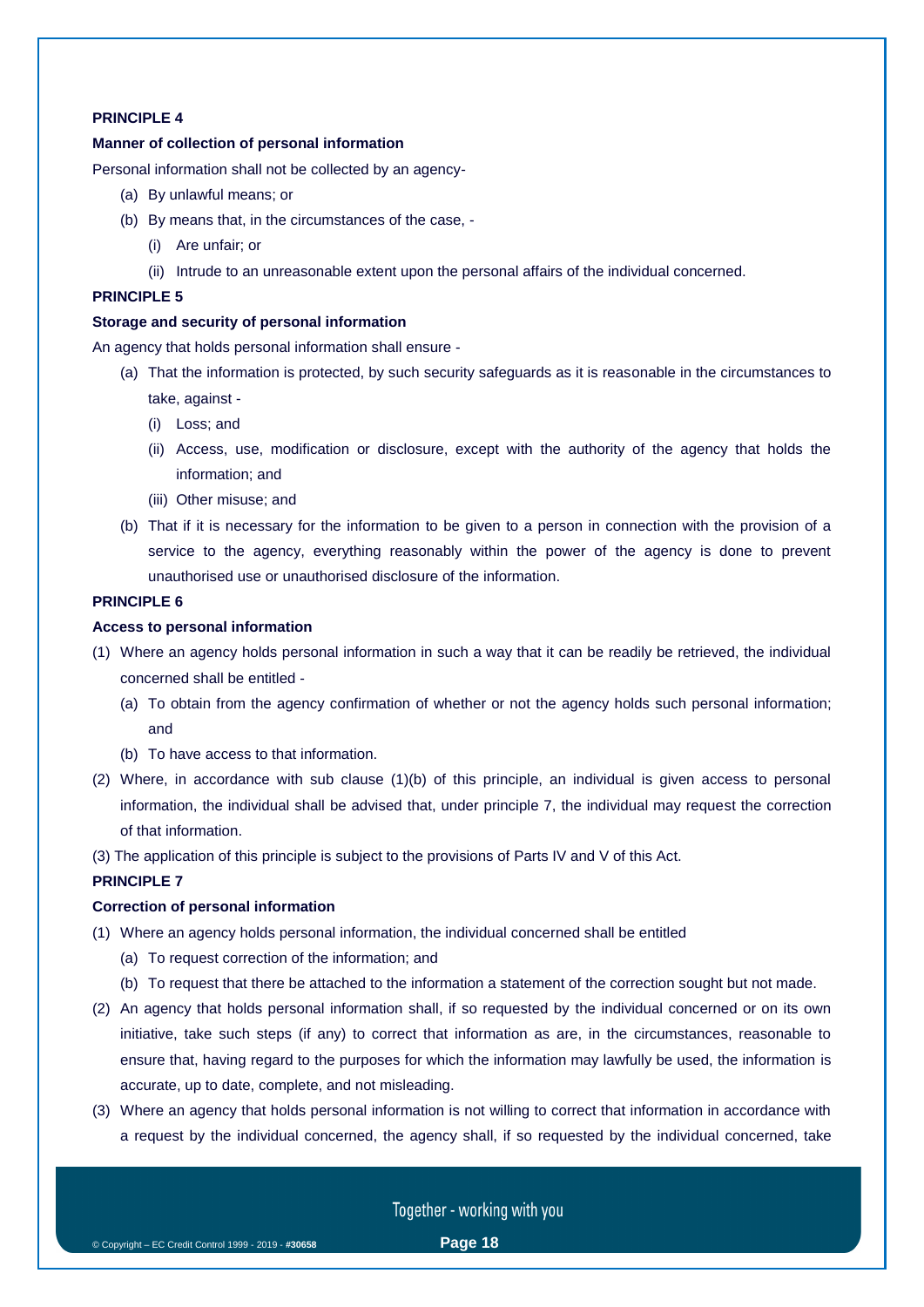such steps (if any) as are reasonable in the circumstances to attach to the information, in such a manner that it will always be read with the information, any statement provided by that individual of the correction sought.

- (4) Where the agency has taken steps under sub clause (2) or sub clause (3) of this principle, the agency shall, if reasonably practicable, inform each person or body or agency to whom the personal information has been disclosed of these steps.
- (5) Where an agency receives a request made pursuant to sub clause (1) of this principle, the agency shall inform the individual concerned of the action taken as a result of the request.

#### **PRINCIPLE 8**

#### **Accuracy, etc., of personal information to be checked before use**

An agency that holds information shall not use that information without taking such steps (if any) as are, in the circumstances, reasonable to ensure that, having regard to the purpose for which the information is proposed to be used, the information is accurate, up to date, complete, relevant, and not misleading.

#### **PRINCIPLE 9**

#### **Agency not to keep personal information for longer than necessary**

An agency that holds personal information shall not keep that information for longer than is required for the purposes for which the information may lawfully be used.

#### **PRINCIPLE 10**

#### **Limits on use of personal information**

An agency that holds personal information that was obtained in connection with one purpose shall not use the information for any other purpose unless the agency believes, on reasonable grounds:-

- (a) That the source of the information is a publicly available publication; or
- (b) That the use of the information for that other purpose is authorised by the individual concerned; or
- (c) That non-compliance is necessary
	- (i) To avoid prejudice to the maintenance of the law by any public sector agency, including the prevention, detection, investigation, prosecution, and punishment of offences; or
	- (ii) For the enforcement of a law imposing a pecuniary penalty; or
	- (iii) For the protection of the public revenue; or
	- (iv) For the conduct of proceedings before any Court or Tribunal (being proceedings that have been commenced or are reasonably in contemplation); or
- (d) That the use of the information for that other purpose is necessary to prevent or lessen a serious and imminent threat to-
	- (i) Public health or public safety; or
	- (ii) The life or health of the individual concerned or another individual; or
- (e) That the purpose for which the information is used directly related to the purpose in connection with which the information was obtained; or
- (f) That the information-
	- (i) Is used in a form in which the individual concerned is not identified; or
	- (ii) Is used for statistical or research purposes and will not be published in a form that could reasonably be expected to identify the individual concerned or;
- (g) That the use of the information is in accordance with an authority granted under section 54 of this Act.